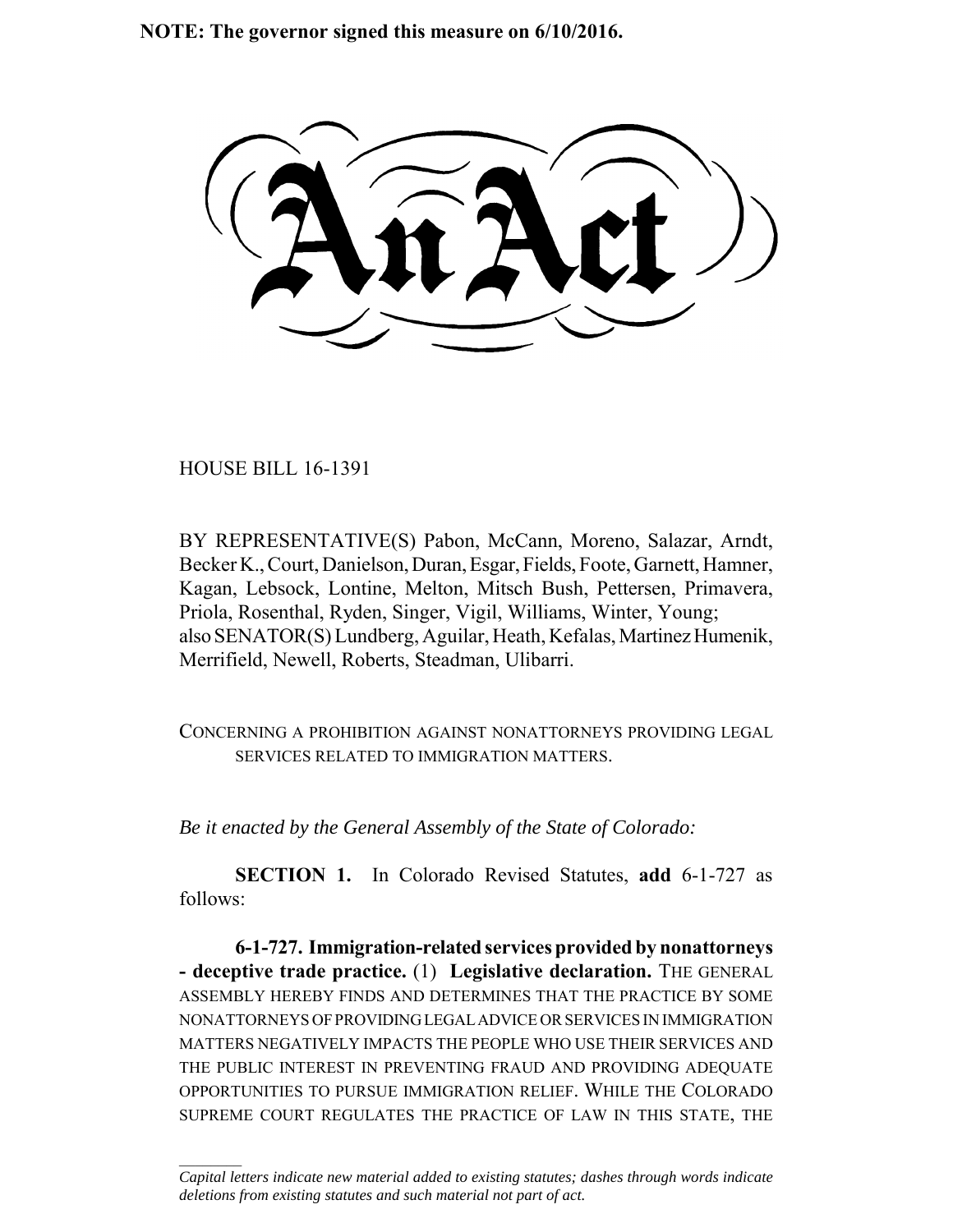GENERAL ASSEMBLY HEREBY FINDS AND DECLARES THAT IT IS IN THE PUBLIC INTEREST TO PROHIBIT NONATTORNEYS FROM ENGAGING IN DECEPTIVE TRADE PRACTICES IN IMMIGRATION SERVICES IN ADDITION TO THE COLORADO SUPREME COURT'S PROHIBITION AGAINST THE UNAUTHORIZED PRACTICE OF LAW.

(2) **Definitions.** AS USED IN THIS SECTION, UNLESS THE CONTEXT OTHERWISE REQUIRES:

(a) "COMPENSATION" MEANS MONEY, PROPERTY, OR ANYTHING ELSE OF VALUE.

(b) (I) "IMMIGRATION MATTER" MEANS A PROCEEDING, FILING, OR OTHER ACTION THAT AFFECTS A PERSON'S IMMIGRANT, NONIMMIGRANT, OR CITIZENSHIP STATUS THAT ARISES UNDER AN IMMIGRATION AND NATURALIZATION LAW, EXECUTIVE ORDER, OR PRESIDENTIAL PROCLAMATION OR PURSUANT TO AN ACTION OF THE UNITED STATES CITIZENSHIP AND IMMIGRATION SERVICES, THE UNITED STATES IMMIGRATION AND CUSTOMS ENFORCEMENT, THE UNITED STATES DEPARTMENT OF LABOR, THE UNITED STATES DEPARTMENT OF STATE, THE UNITED STATES DEPARTMENT OF JUSTICE, THE UNITED STATES DEPARTMENT OF HOMELAND SECURITY, THE BOARD OF IMMIGRATION APPEALS, OR THEIR SUCCESSOR AGENCIES, OR ANY OTHER ENTITY HAVING JURISDICTION OVER IMMIGRATION LAW.

(II) "IMMIGRATION MATTER" INCLUDES A PENDING OR FUTURE ACT OF CONGRESS OR EXECUTIVE ORDER THAT CONCERNS IMMIGRATION REFORM.

(c) "PRACTICE OF LAW" HAS THE MEANING ESTABLISHED BY THE COLORADO SUPREME COURT, WHETHER BY RULE OR DECISION.

(3) **Prohibited practices - assistance with immigration matters - permitted practices.** (a) A PERSON SHALL NOT ENGAGE IN THE PRACTICE OF LAW IN AN IMMIGRATION MATTER FOR COMPENSATION UNLESS THE PERSON IS:

(I) LICENSED OR OTHERWISE AUTHORIZED TO PRACTICE LAW IN THIS STATE PURSUANT TO COLORADO SUPREME COURT RULES AND ARTICLE 5 OF TITLE 12, C.R.S.; OR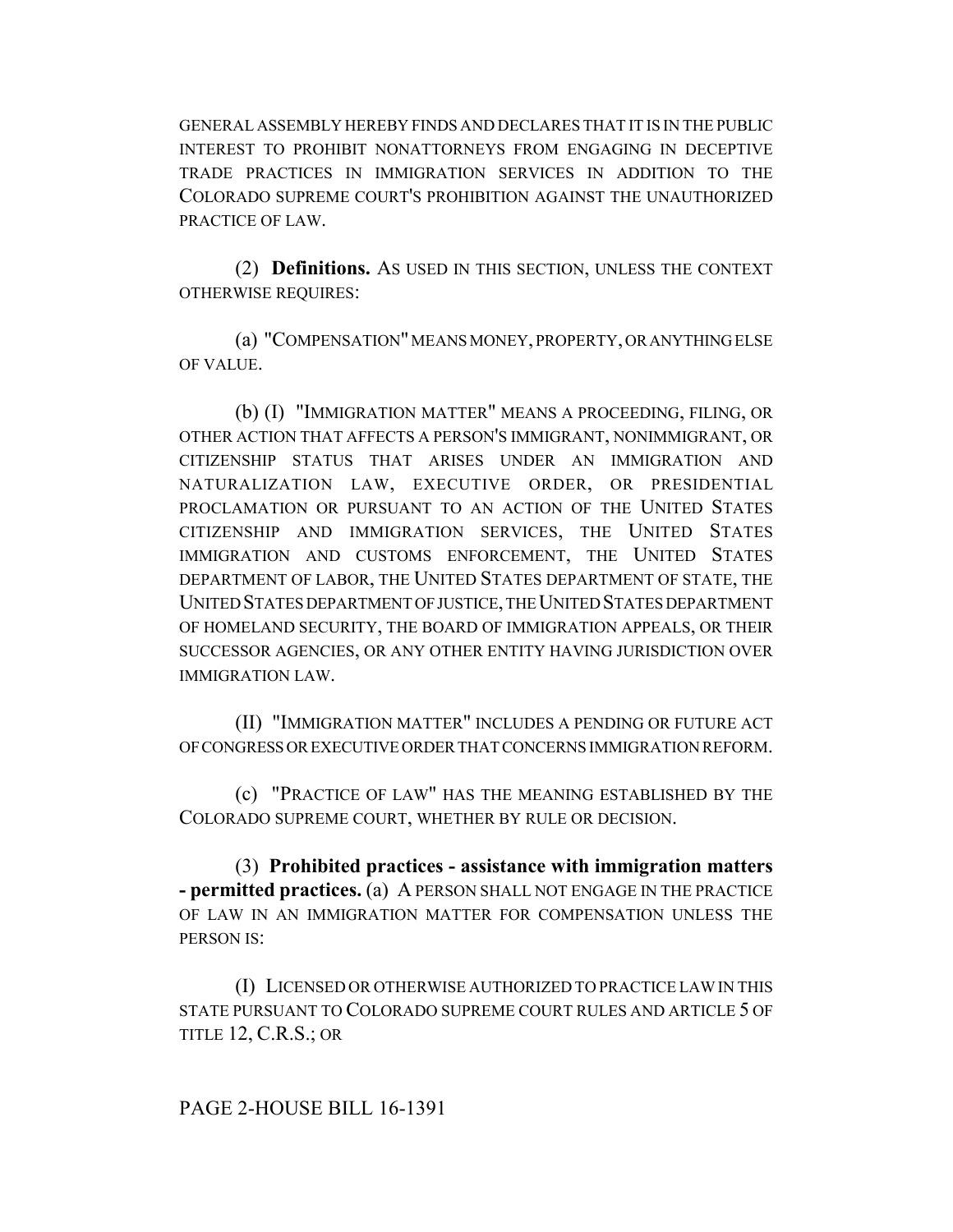(II) AUTHORIZED, UNDER FEDERAL LAW, WHETHER ACTING THROUGH A CHARITABLE ORGANIZATION OR OTHERWISE, TO REPRESENT OTHERS IN IMMIGRATION MATTERS.

(b) IF A PERSON OTHER THAN A PERSON LISTED IN SUBPARAGRAPH (I) OR (II) OF PARAGRAPH (a) OF THIS SUBSECTION (3) ENGAGES IN OR OFFERS TO ENGAGE IN ONE OR MORE OF THE FOLLOWING ACTS OR PRACTICES IN AN IMMIGRATION MATTER FOR COMPENSATION, THE PERSON ENGAGES IN A DECEPTIVE TRADE PRACTICE:

(I) ADVISING OR ASSISTING ANOTHER PERSON IN A DETERMINATION OF THE PERSON'S LEGAL OR ILLEGAL STATUS FOR THE PURPOSE OF AN IMMIGRATION MATTER;

(II) FOR THE PURPOSE OF APPLYING FOR A BENEFIT, VISA, OR PROGRAM RELATED TO AN IMMIGRATION MATTER, SELECTING FOR ANOTHER PERSON, ASSISTING ANOTHER PERSON IN SELECTING, OR ADVISING ANOTHER PERSON IN SELECTING A BENEFIT, VISA, OR PROGRAM;

(III) SELECTING FOR ANOTHER PERSON, ASSISTING ANOTHER PERSON IN SELECTING, OR ADVISING ANOTHER PERSON IN SELECTING HIS OR HER ANSWERS ON A GOVERNMENT AGENCY FORM OR DOCUMENT RELATED TO AN IMMIGRATION MATTER;

(IV) PREPARING DOCUMENTS FOR, OR OTHERWISE REPRESENTING THE INTERESTS OF, ANOTHER PERSON IN A JUDICIAL OR ADMINISTRATIVE PROCEEDING IN AN IMMIGRATION MATTER;

(V) EXPLAINING, ADVISING, OR OTHERWISE INTERPRETING THE MEANING OR INTENT OF A QUESTION ON A GOVERNMENT AGENCY FORM IN AN IMMIGRATION MATTER;

(VI) DEMANDING OR ACCEPTING ADVANCE PAYMENT FOR THE FUTURE PERFORMANCE OF SERVICES IN AN IMMIGRATION MATTER, ESPECIALLY WITH REGARD TO SERVICES TO BE PERFORMED IF A PENDING OR FUTURE ACT OF CONGRESS OR EXECUTIVE ORDER THAT CONCERNS IMMIGRATION REFORM IS MADE EFFECTIVE; OR

(VII) SELECTING, DRAFTING, OR COMPLETING A LEGAL DOCUMENT AFFECTING THE LEGAL RIGHTS OF ANOTHER PERSON IN AN IMMIGRATION

## PAGE 3-HOUSE BILL 16-1391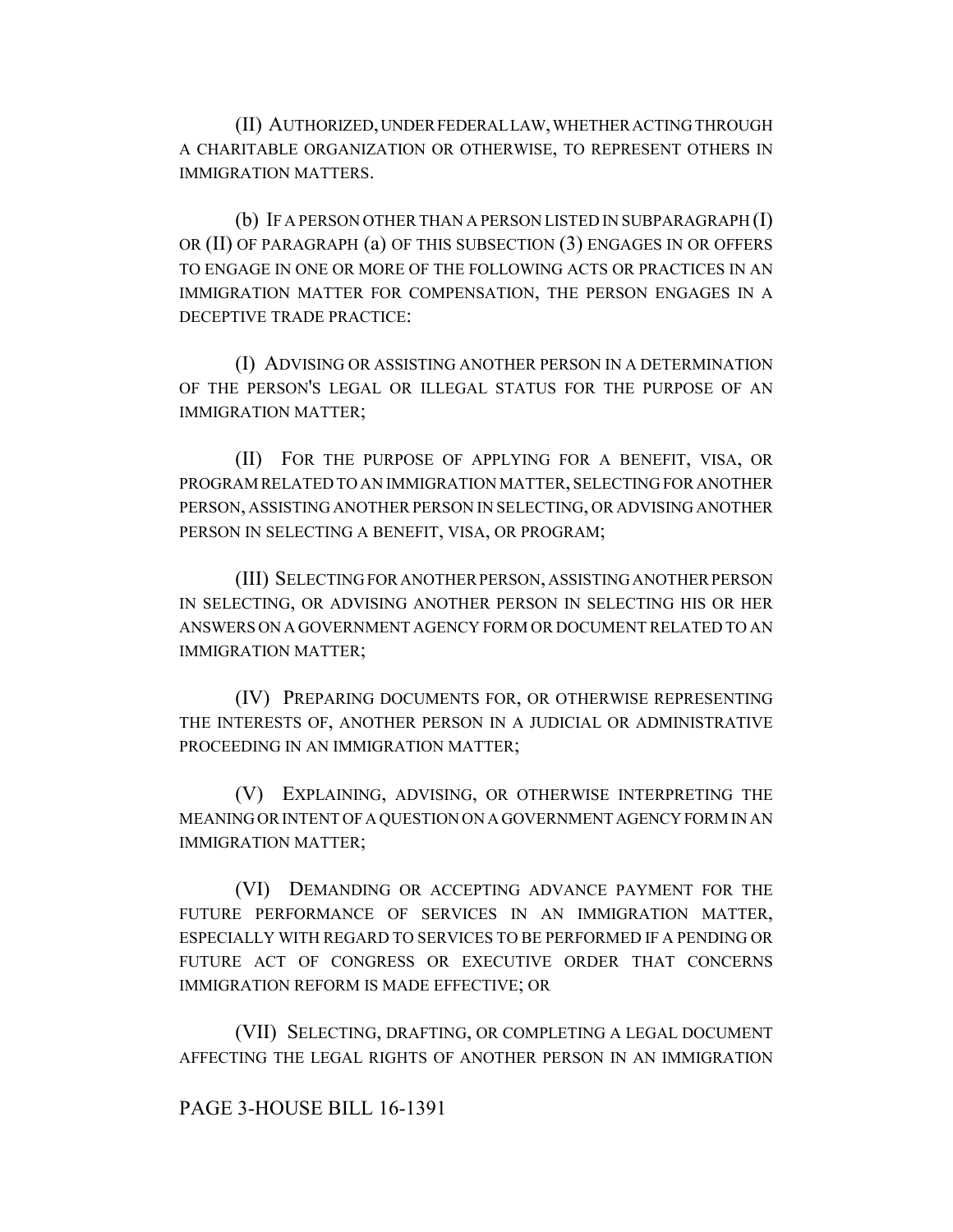MATTER.

(c) WITH OR WITHOUT COMPENSATION OR THE EXPECTATION OF COMPENSATION, A PERSON OTHER THAN A PERSON LISTED IN SUBPARAGRAPH (I) OR (II) OF PARAGRAPH (a) OF THIS SUBSECTION (3) ENGAGES IN A DECEPTIVE TRADE PRACTICE IN AN IMMIGRATION MATTER IF HE OR SHE REPRESENTS, IN ANY LANGUAGE, EITHER ORALLY OR IN A DOCUMENT, LETTERHEAD, ADVERTISEMENT, STATIONERY, BUSINESS CARD, WEBSITE, OR OTHER WRITTEN MATERIAL THAT HE OR SHE:

(I) IS A NOTARIO PUBLICO, NOTARIO, IMMIGRATION ASSISTANT, IMMIGRATION CONSULTANT, IMMIGRATION SPECIALIST, OR OTHER DESIGNATION OR TITLE THAT CONVEYS OR IMPLIES IN ANY LANGUAGE THAT HE OR SHE POSSESSES PROFESSIONAL LEGAL SKILLS OR EXPERTISE IN THE AREA OF IMMIGRATION LAW; OR

(II) CAN OR IS WILLING TO PROVIDE SERVICES IN AN IMMIGRATION MATTER, IF SUCH SERVICES WOULD CONSTITUTE THE PRACTICE OF LAW.

(d) THE PROHIBITIONS OF PARAGRAPHS (a) TO (c) OF THIS SUBSECTION (3) DO NOT APPLY TO THE ACTIVITIES OF A NONATTORNEY ASSISTANT ACTING UNDER THE SUPERVISION OF A PERSON WHO IS:

(I) LICENSED OR OTHERWISE AUTHORIZED TO PRACTICE LAW IN THIS STATE PURSUANT TO COLORADO SUPREME COURT RULES AND ARTICLE 5 OF TITLE 12, C.R.S.; OR

(II) AUTHORIZED, UNDER FEDERAL LAW, TO REPRESENT OTHERS IN IMMIGRATION MATTERS.

(e) NOTWITHSTANDING PARAGRAPHS (a) TO (d) OF THIS SUBSECTION (3), A PERSON OTHER THAN A PERSON LISTED IN SUBPARAGRAPH (I) OR (II) OF PARAGRAPH (a) OF THIS SUBSECTION (3) MAY:

(I) OFFER OR PROVIDE LANGUAGE TRANSLATION OR TYPING SERVICES, REGARDLESS OF WHETHER COMPENSATION IS SOUGHT;

(II) SECURE OR OFFER TO SECURE EXISTING DOCUMENTS, SUCH AS BIRTH AND MARRIAGE CERTIFICATES, FOR A PERSON SEEKING SERVICES; OR

## PAGE 4-HOUSE BILL 16-1391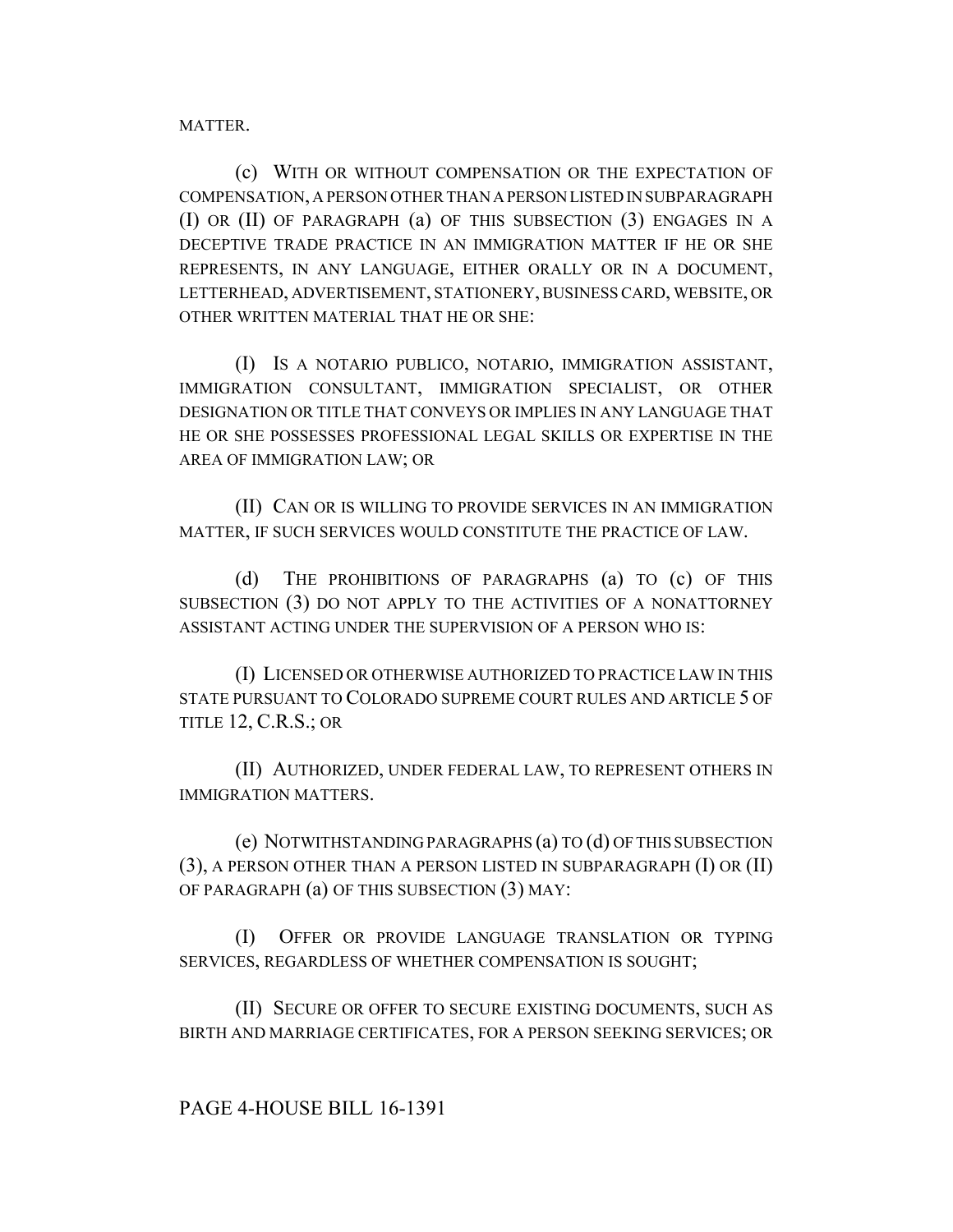(III) OFFER OTHER IMMIGRATION-RELATED SERVICES THAT:

(A) ARE NOT PROHIBITED UNDER THIS SUBSECTION (3), SECTION 12-55-110.3, C.R.S., OR ANY OTHER PROVISION OF LAW; AND

(B) DO NOT CONSTITUTE THE PRACTICE OF LAW.

**SECTION 2.** In Colorado Revised Statutes, 12-55-110.3, **amend** (1) (a), (3) (b) (IV), and (3) (b) (V); and **add** (3) (b) (VI) as follows:

**12-55-110.3. Advertisements for services - unauthorized practice of law - prohibited conduct - penalties.** (1) (a) A notary public who is not a licensed attorney in the state of Colorado and who advertises, including by signage, his or her services in a language other than English shall include in the advertisement the following notice, both in English and in the language of the advertisement:

I AM NOT AN ATTORNEY LICENSED TO PRACTICE LAW IN THE STATE OF COLORADO AND I MAY NOT GIVE LEGAL ADVICE OR ACCEPT FEES FOR LEGAL ADVICE. I AM NOT AN IMMIGRATION CONSULTANT, NOR AM I AN EXPERT ON IMMIGRATION MATTERS. IF YOU SUSPECT FRAUD, YOU MAY CONTACT THE COLORADO ATTORNEY GENERAL'S OFFICE OR THE COLORADO SUPREME COURT.

(3) (b) A notary public who is not an attorney licensed to practice law in Colorado is prohibited from:

(IV) Soliciting or accepting compensation to obtain relief of any kind on behalf of another from any officer, agency, or employee of the state of Colorado or of the United States; or

(V) Using the phrase "notario" or "notario publico" to advertise the services of a notary public, whether by sign, pamphlet, stationery, or other written communication or by radio, television, or other nonwritten communication; OR

(VI) ENGAGING IN CONDUCT THAT CONSTITUTES A DECEPTIVE TRADE PRACTICE PURSUANT TO SECTION 6-1-727, C.R.S.

## PAGE 5-HOUSE BILL 16-1391